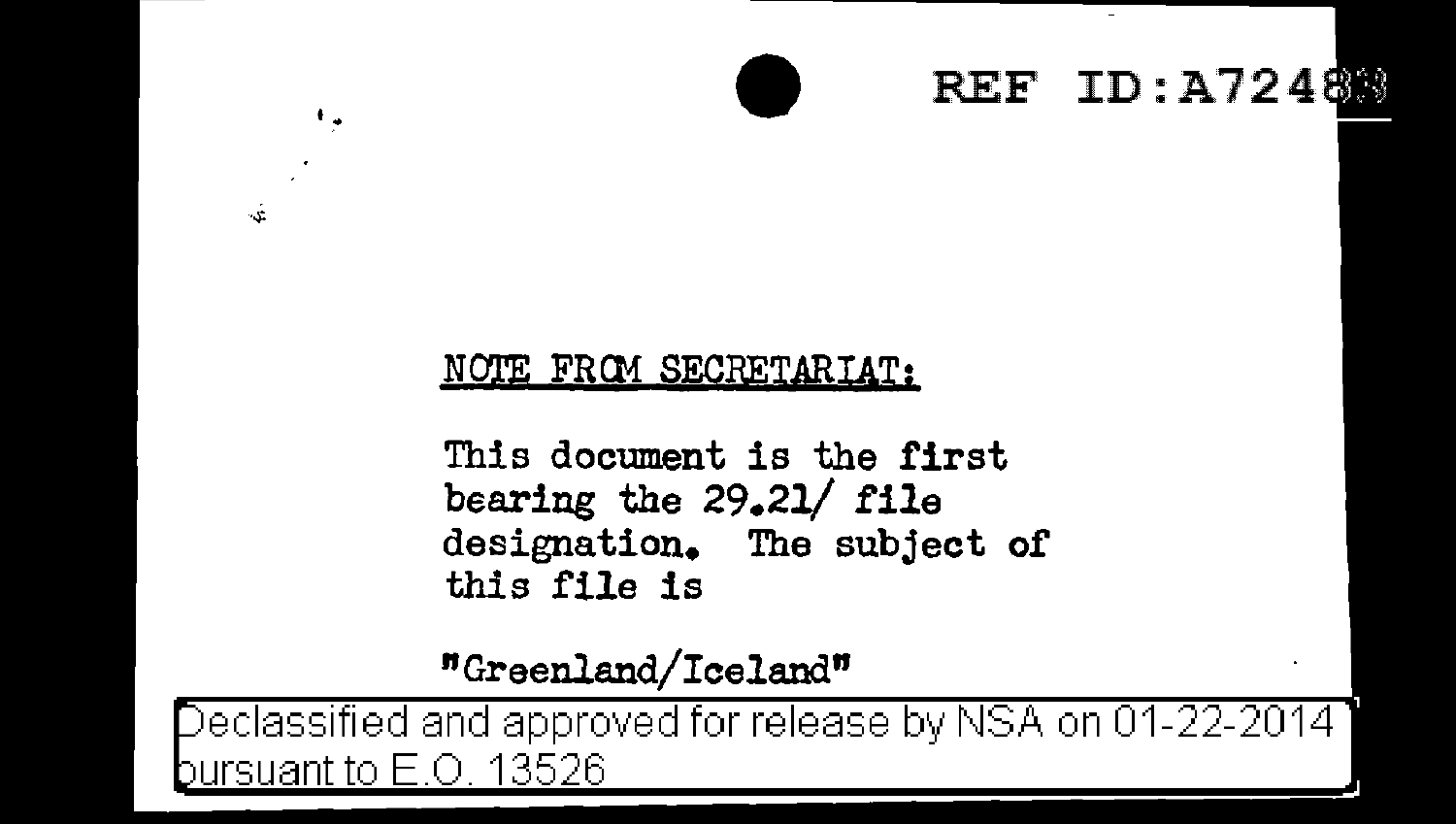**ROF SHORET248** 

USCIB: 29.21/1

<u>HANDLE VIA COMINT CHANNELS ONLY </u>

16 March 1955

24

TOP SEGRET

MEMORANDUM FOR THE MEMBERS OF USCIB:

Intercept Site Surveys (Greenland/Iceland Area). Subject:

Reference: USCIB 29./12 of 21 January 1955.

The enclosed memorandum by the Director, NSA is circulated for

information pursuant to paragraph 4b. of the enclosure with the

reference.

Navy Secretary, USCIB

Enclosure NSA Memo dtd 10 Mar 55, TSC NO. 550568-A

<u> HANDIE VIA COMINT CHANNELS ONLY</u>

USCIB: 29.21/1

**TOP SECRET**